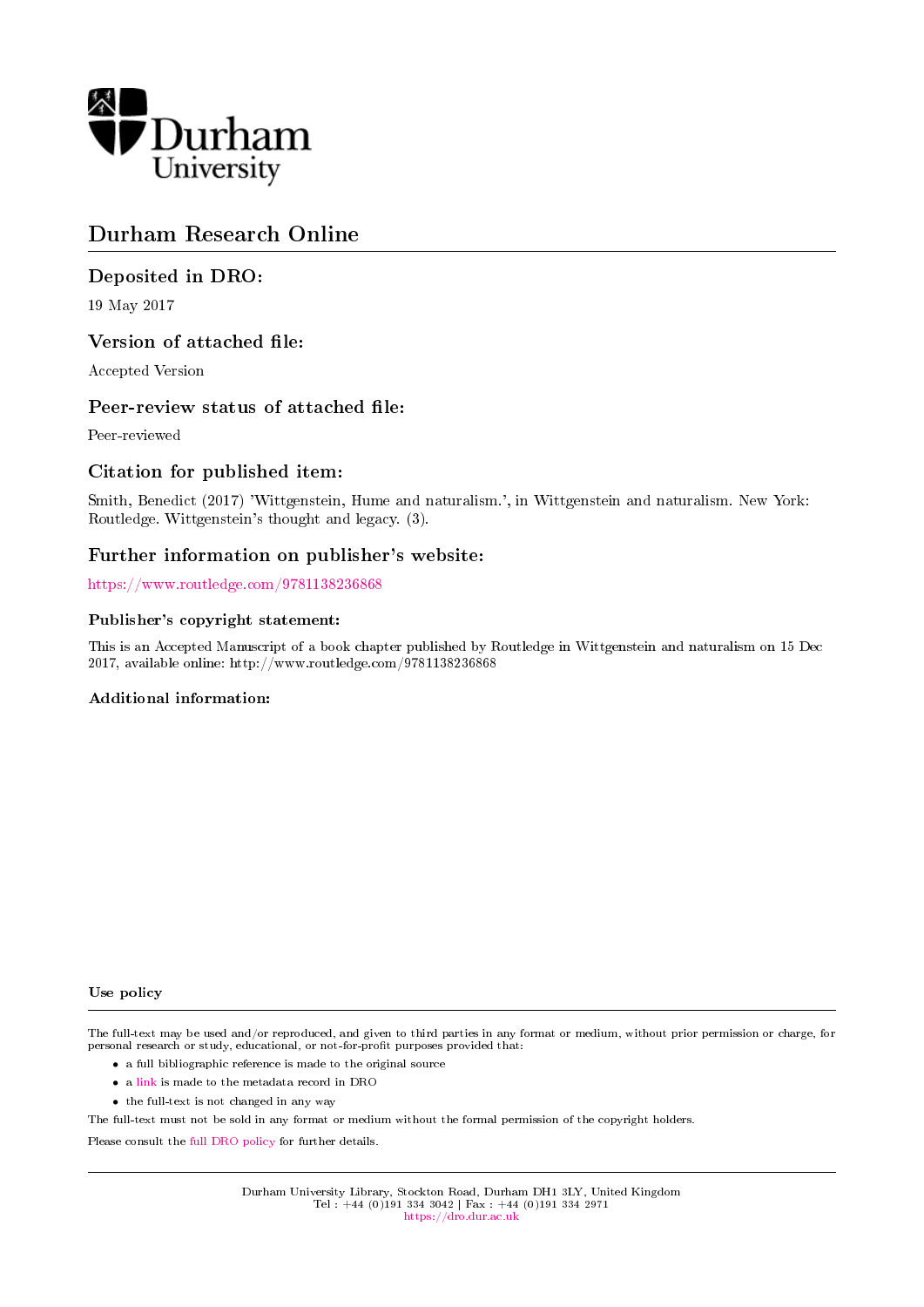# **Wittgenstein, Hume and Naturalism**<sup>1</sup>

### Benedict Smith Durham University, UK

According to Bernard Williams Wittgenstein's opposition to scientific naturalism led him to reject explanation of phenomena as a philosophical goal. Williams claims that this rejection was driven by a distinctive conception of the subject matter of philosophy as "exclusively *a priori*". I suggest that Wittgenstein's opposition is directed against a particular form of explanation understood as central to a 'scientific attitude'. Wittgenstein also regarded the subject matter of philosophy as incorporating "the phenomena of every-day" and he was careful to emphasize the importance of identifying and considering our actual practices and experiences in providing insight into the nature of meaning and understanding. To provide an alternative to Williams's view this chapter compares Wittgenstein's naturalism to Hume's. Humean naturalism is sometimes assumed to have paved the way for scientism. Yet, for Hume, "the cautious observation of human life" was central to philosophical method, central to the "science of human nature". There are important differences between Hume and Wittgenstein. But recognizing the elements arguably shared by them can provide a better way to characterize Wittgenstein's naturalism. This helps clarify the role Wittgenstein gave to human practice and experience and demonstrates that his attitude to the subject matter of philosophy was not 'exclusively *a priori*'.

#### **Introduction**

One of the many things that makes Wittgenstein's philosophical work distinctive is the sustained interest in the nature of philosophy itself. This interest is expressed throughout his writings from the earliest notes and drafts of the *Tractatus* to his remarks up to the late 1940's and including the months before he died. It is unusual to find a person for whom the character of philosophy received so much attention and over such a sustained period of time. Throughout his writings, albeit in different ways, Wittgenstein insisted on the independence of philosophy from science. And that insistence has been taken as evidence that he was an anti-naturalist. That would follow, however, only if naturalism is a view about how philosophy should privilege science. But that understanding of naturalism is contestable. Clarifying Wittgenstein's relation to naturalism is not easy but one way is to consider how his work aligns with the naturalism of Hume. Initially this may seem a questionable strategy since the two appear to differ substantially over basic philosophical commitments and are seemingly quite opposed to one another on questions of methodology. But a comparison with Hume is illuminating in a number of ways.

For some it is not obvious that Wittgenstein is any kind of naturalist at all, let alone one who shares that view with a figure often interpreted to have championed

\_\_\_\_\_\_\_\_\_\_\_\_\_\_\_\_\_\_\_\_\_\_\_\_\_\_\_ 1 Forthcoming in *Wittgenstein and Naturalism*, Cahill and Raleigh eds. (Routledge).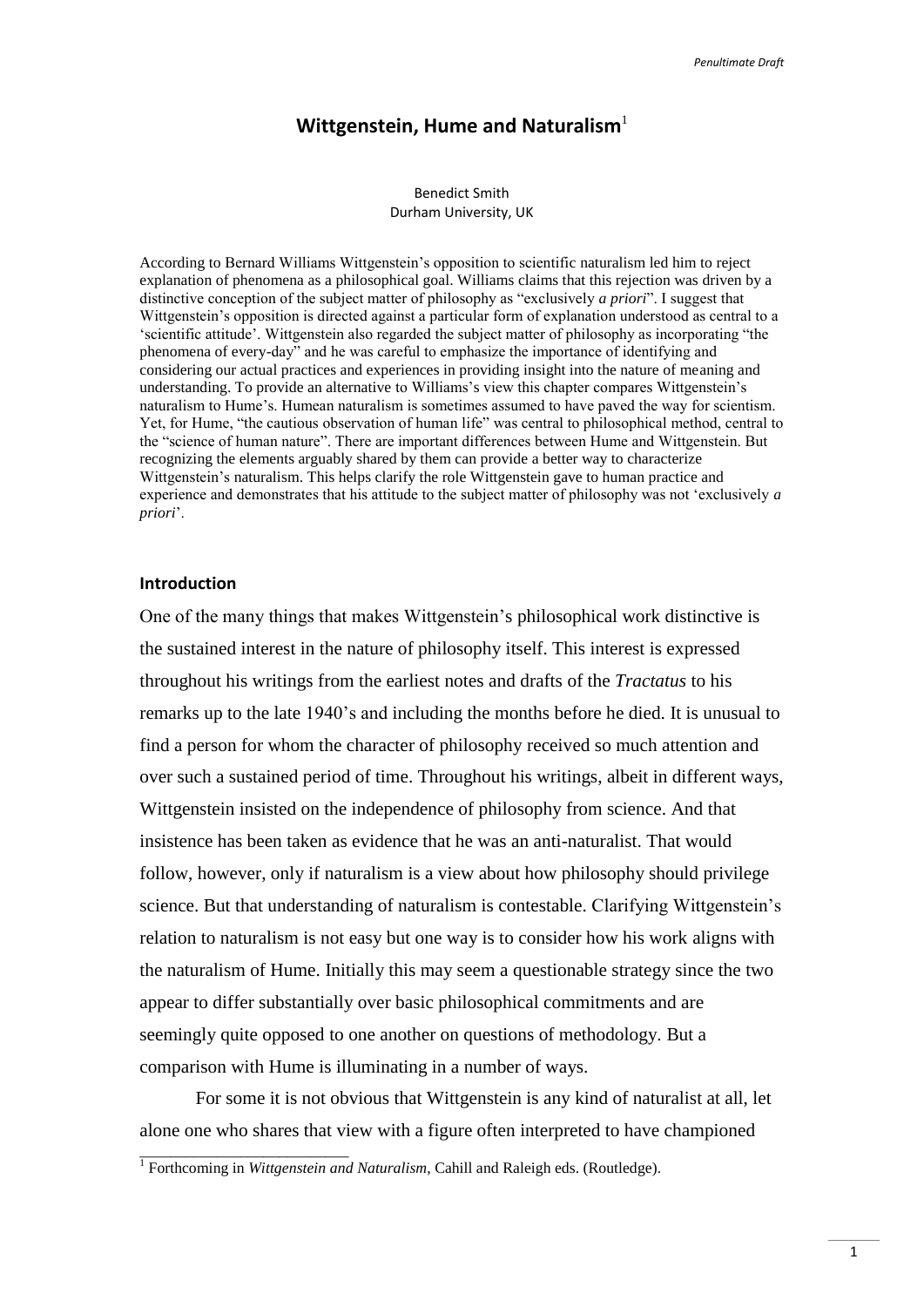what is now known as scientism. And there are broader issues too. If Hacker is right Hume "made almost every epistemological and metaphysical mistake Wittgenstein could think of".<sup>2</sup> There are indeed many ways that Hume's work contrasts with Wittgenstein's but there are deep affinities too. These affinities can be overlooked because of a tendency to misread Hume's naturalism as a forerunner to what now counts as scientific naturalism and, relatedly, to construe Wittgenstein's suspicions with regard to the use of scientific method in philosophy to express an antinaturalism. Against this last idea, Strawson writes of how the resemblances between them and the 'echoes' of Hume in Wittgenstein's work are more striking than the differences. <sup>3</sup> And I think in the context of clarifying Wittgenstein's naturalism the affinities are particularly instructive as are the lessons for how we might characterize contemporary philosophical naturalism more broadly.

Pears describes Wittgenstein's naturalism as inspired by a conception of philosophical method which consists in portraying what we find in daily life;<sup>4</sup> an echo, I take it, of Hume's conception of naturalistic method as grounded in the "cautious observation of human life" and of characterizing the features of our lives "as they appear in the common course of the world".<sup>5</sup> There is (almost) no opposition to the idea that Hume is a naturalist although there are significant differences over which kind of naturalism is most relevant. As indicated, one approach is to portray him as paving the way for scientism and thus as quite inconsistent with Wittgenstein's anti-scientism. But there are other kinds of naturalism in Hume, those that have been interpreted as more 'liberal' and at least non-scientistic in the sense developed by a number of contemporary authors.<sup>6</sup>

<sup>2</sup> P.M.S Hacker Hacker, P.M.S. *Insight and Illusion: Themes in the Philosophy of Wittgenstein* (Oxford: Clarendon Press, 2009), 218. See also O. Hanfling "Hume and Wittgenstein," *Royal Institute of Philosophy Lectures* 9, (1975): 47. 3 P.F. Strawson, *Skepticism and Naturalism: Some Varieties* (London: Methuen & Co., 1985): 14.

For others that emphasize the affinities between Hume and Wittgenstein see, for example, P. Jones, "Strains in Hume and Wittgenstein," in *Hume: A Re-evaluation*, ed. Donald W. Livingstone and James T. King (New York: Fordham University Press 1976): 191-209; B. Williams, *Truth and Truthfulness:* 

*An Essay in Genealogy* (Princeton, New Jersey: Princeton University Press, 2002).

<sup>4</sup> D. Pears, "Wittgenstein's Naturalism," *The Monist*, 78, no.3 (1995): 411.

<sup>5</sup> D. Hume, *A Treatise of Human Nature* (Oxford: Oxford University Press, 1978): xix. Doubtless there are other 'naturalisms' in Hume that would fit uneasily with this kind, those that motivate Hacker's remark above for example. There has been a tendency to underplay the diversity of Hume's view in this regard.

<sup>6</sup> See for example, the essays in M. de Caro, and D. Macarthur, eds. *Naturalism in Question*. Cambridge, Mass.: Harvard University Press, 2004 and M. de Caro, and D. Macarthur, eds. *Naturalism and Normativity*. New York: Columbia University Press, 2010.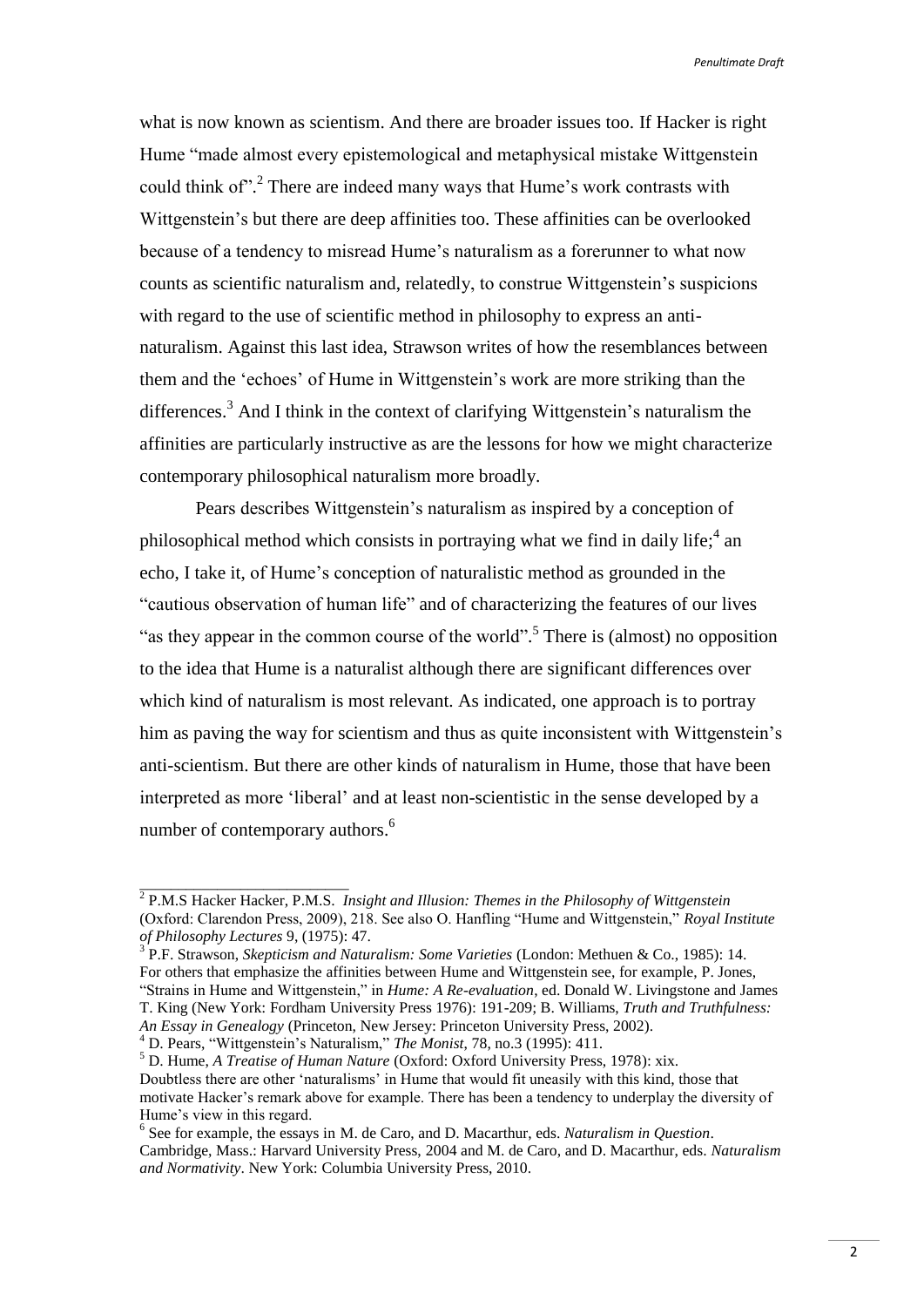Despite other changes during the development of Wittgenstein's thought a theme that persists is the insistence that philosophy and science are distinct. That view is taken to expresses a clear anti-naturalism. According to Flanagan, for example, Wittgenstein is anti-naturalist because he denies that philosophy is more or less related to any of the natural sciences: psychology, and Darwinism, for example, are taken by Wittgenstein to be both equally independent of philosophy and there is no sense that philosophy can be informed at all by any of the natural sciences.<sup>7</sup> Flanagan chooses to use Quine's view as the arbiter of what counts as naturalism, at least for the purposes of characterizing Wittgenstein as an anti-naturalist.<sup>8</sup> But Quine's view need not be taken as the arbiter and there are a number of reasons – some of them Humean – to resist doing so. Despite Quine's appeal to Hume as a forerunner of the "epistemological enterprise in [its] new psychological setting"<sup>9</sup> the latter would not, I think, easily recognize the idea that epistemology studies "a physical human subject".<sup>10</sup> The principal subject matter of what Hume calls "the science of human nature<sup>"11</sup> is not a physical human subject but *persons*; not transitions between experiential input in the form of "patterns of irradiation in assorted frequencies" and conceptual output in the form of descriptions of the world and its history as Quine puts it.<sup>12</sup> Hume's naturalism encompasses more than a psychological characterization of belief-formation.

In the next section I consider Bernard Williams's remarks about how Wittgenstein rejected explanation and conceived the subject matter of philosophy as exclusively *a priori*. I suggest that Wittgenstein had a nuanced view about what explanation can provide and, in the following section, develop how that is related to experience and belief. I then sketch the implications for ways that we can understand philosophical naturalism.

<sup>7</sup> O. Flanagan, "Varieties of Naturalism," in *The Oxford Companion to Religion and Science* ed. Philip Clayton and Zachary Simpson (Oxford: Oxford University Press, 2006): 432.

<sup>&</sup>lt;sup>8</sup> Flanagan also suggests that Wittgenstein's 'anti-naturalism' is allegedly inferior to other versions, O.K. Bouwsma's for example, because Wittgenstein merely stipulates anti-naturalism and does not argue for it. I have discussed Wittgenstein's relation to scientism in B. Smith, "Wittgenstein, Naturalism and Scientism", in *Wittgenstein and Scientism*, ed. Jonathan Beale and Ian James Kidd, (London: Routledge, 2017 forthcoming).

<sup>9</sup> W.V.O. Quine, "Epistemology Naturalized", in *Knowledge: Readings in Contemporary Epistemology*, ed. Sven Bernecker and Fred Dretske, (Oxford: Oxford University Press, 2000): 274. Quine, "Epistemology Naturalized", 273.

<sup>11</sup> Hume, *Treatise*, xvii.

<sup>&</sup>lt;sup>12</sup> Ouine, "Epistemology Naturalized", 274.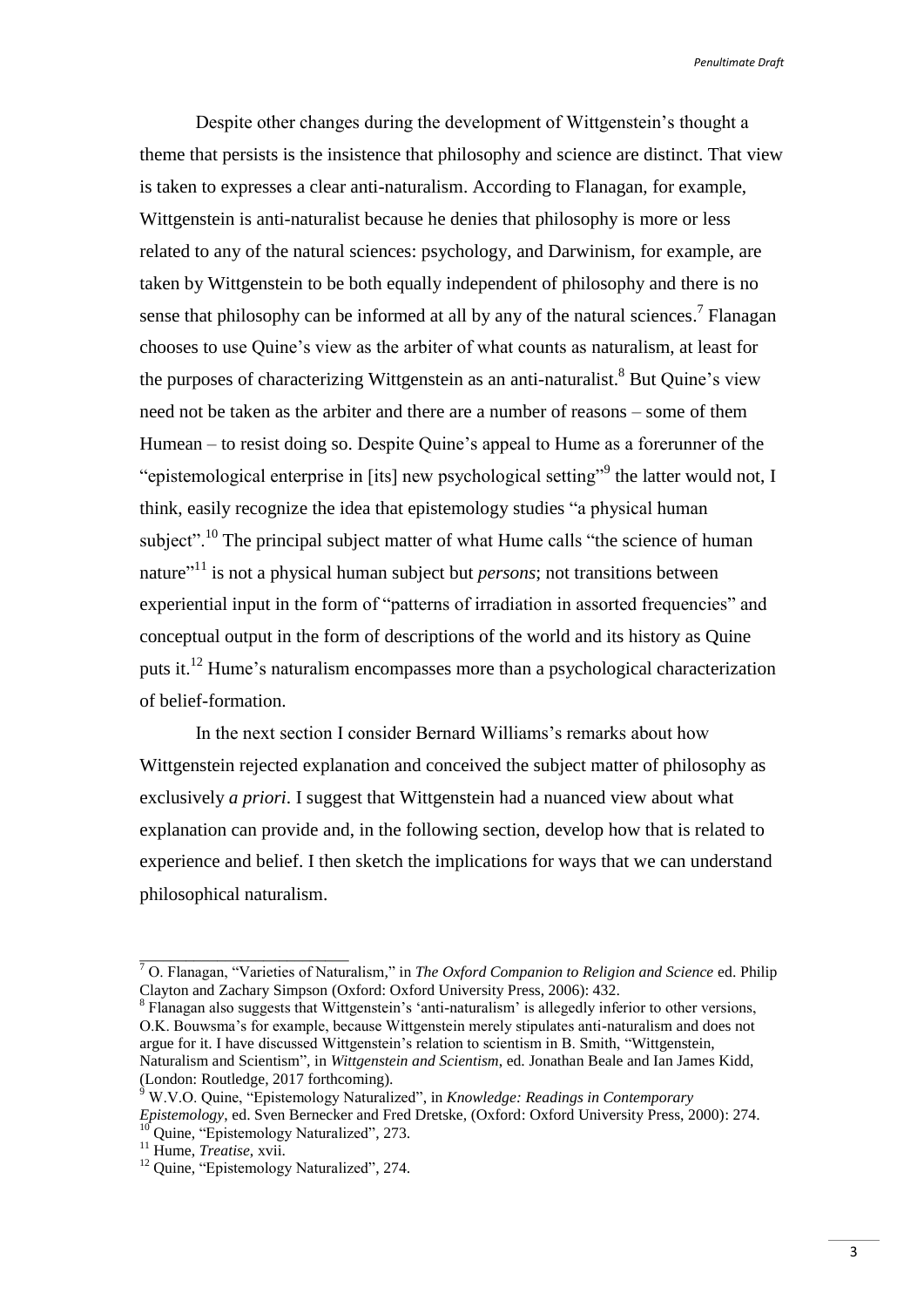### **The Subject Matter of Philosophy and the** *a priori*

The scientistic naturalism to which Wittgenstein is opposed involves, amongst other things, a "smug and unexamined assurance that what wants explanation is obvious, and that scientific tools are immediately applicable" as Goldfarb puts it. $^{13}$  But in the course of exposing that assurance Wittgenstein's view allegedly incorporates a problematic opposition to explanation as such; problematic since it seems to embody a dogmatic scepticism about the value of any empirical investigation in the context of clarifying and responding to philosophical problems. And this assumes a distinctive view about the subject matter of philosophy. A related interpretation is proposed by Bernard Williams who suggests that according to Wittgenstein "philosophy had nothing to do with explanations – not merely scientific explanations ... but any explanations at all". As a result Wittgenstein regarded the subject matter of philosophy as being "exclusively *a priori*".<sup>14</sup> But the view that philosophy's subject matter is *a priori* in the sense Williams intends cannot, it seems to me, be easily accommodated by Wittgenstein's naturalism. To show why involves considering what it is about explanation, particularly empirical explanation, that Wittgenstein opposed.

Wittgenstein famously suggests that what it takes to frame our subject matter in the right way is 'description' since explanation, a core component in the scientific attitude, is to be done away with.<sup>15</sup> Description is a process through which we remind ourselves of the familiar ordinary practical contexts within which meaning, understanding, word-use, concept application, and so on, are embedded and inextricably entwined with our agency. According to Wittgenstein it is this familiarity that makes our subject matter potentially hard to get into focus: "One cannot notice something because it is in front of one. Our subject matter is there if only we remove the prejudice that obscures it".<sup>16</sup> Our 'disquietudes' are not properly understood let alone addressed by providing explanations that attempt to reach behind the phenomena, as it were. Rather they are addressed through achieving the right kind of

<sup>&</sup>lt;sup>13</sup> W. Goldfarb, "Wittgenstein, Mind, and Scientism," *The Journal of Philosophy* 86, no.11 (1989): 367.

<sup>14</sup> B. Williams, "Philosophy as a Humanistic Discipline." *Philosophy* 75, (2000): 493. See also Williams, *Truth and Truthfulness*, 283 n.23.

<sup>&</sup>lt;sup>15</sup> PI §109.

 $^{16}$  PI  $^{8}$ 340.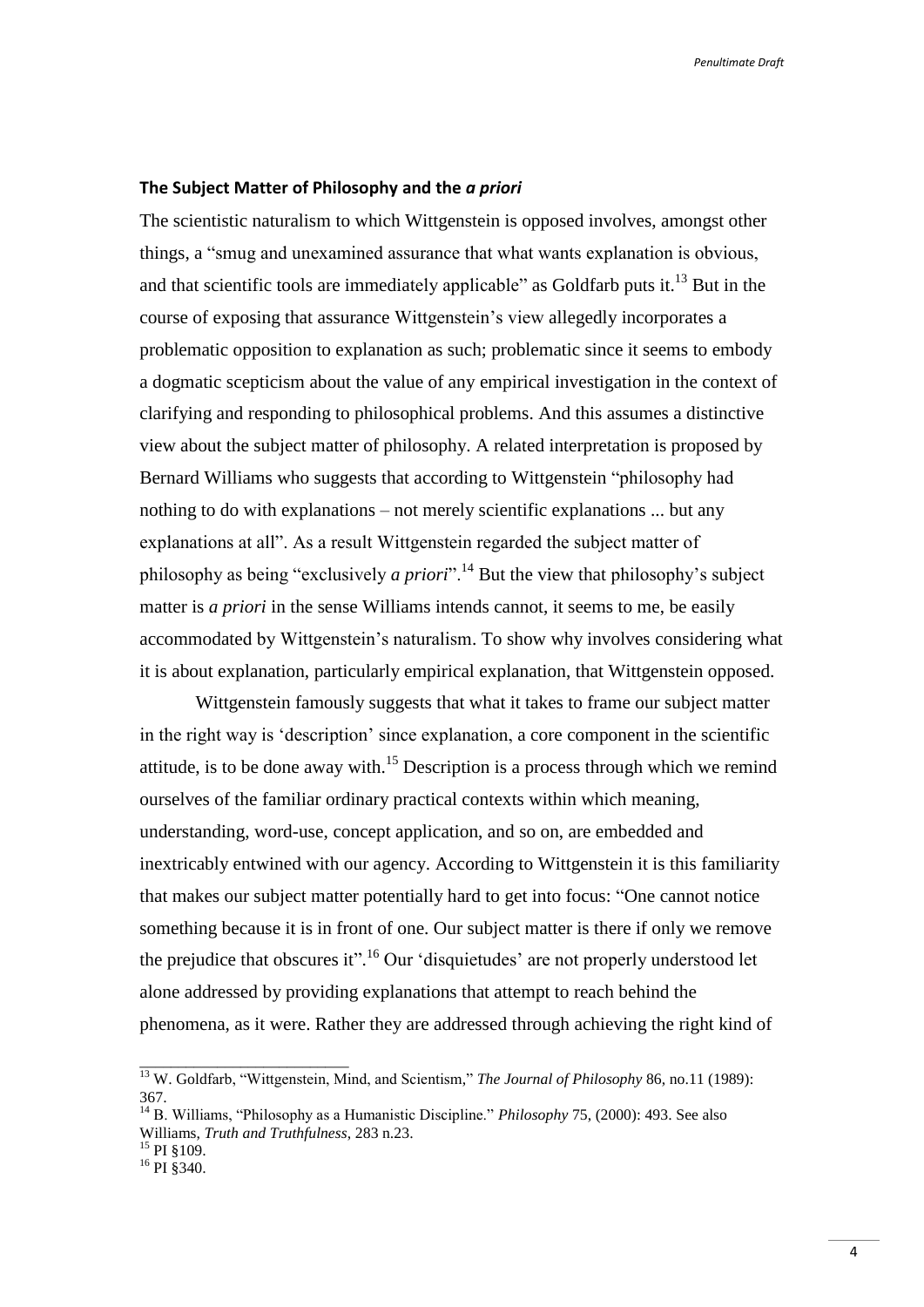perspective on what is already there as it is constituted in the midst of our practical existence. So in that sense we are reminded of what we are already familiar with and understand since our practices – our lives – are partly made by such understanding. This is unlike a different, more 'scientific', subject matter which is not already partly constituted by our practices and thus illuminating it cannot be achieved by "description alone".<sup>17</sup> It is the failure to differentiate the subject matter in each case that results in a tendency to treat our philosophical questions as if they were scientific in structure, and thus admit of explanations that, when successful, identify new and perhaps quite unfamiliar facts. The scientific attitude, one that embodies a certain kind of explanatory urge, assumes that we need to look past the manifest subject matter to something more basic "as if we had to *penetrate* phenomena".<sup>18</sup>

The *a priori* in Williams's sense concerns a subject matter that contains potential objects of understanding that are fully intelligible independently of all experience. But adverting to what is intelligible in this sense is *a priori* in a problematic way. It is possible to employ this use of *a priori*, as Williams does, but it arguably encompasses too much. For example, this *a priori* would also capture a significant part of how Hume characterizes his basic methodological approach and thus it brings into question its suggested relevance in the specific case of Wittgenstein. I will come back to this in the next section. But the opposition between explanation and description is not best read, I think, as expressing scepticism about explanation as such, as if our subject matter is strangely inexplicable whilst being at the same time describable. The scepticism about explanation is directed to a particular kind of attitude toward inquiry not a rejection of the idea that the features under question can be explained at all.

Wittgenstein does not provide much explicit detail as to which kinds of explanation his critical remarks are directed against and to which they are not. At any rate, the idea that he was somehow simply anti-explanation is not obviously right. It would be peculiarly un-Wittgensteinian to suppose that there is something illegitimate in the very idea of explanation; un-Wittgensteinian partly because that would itself rely on a form of essentialism about concepts and our forms of understanding that he clearly rejected. Just as there are many things we call 'games', "there are all sorts of

 $17$  PI  $$109$ .

 $18 \text{ pI}$   $890$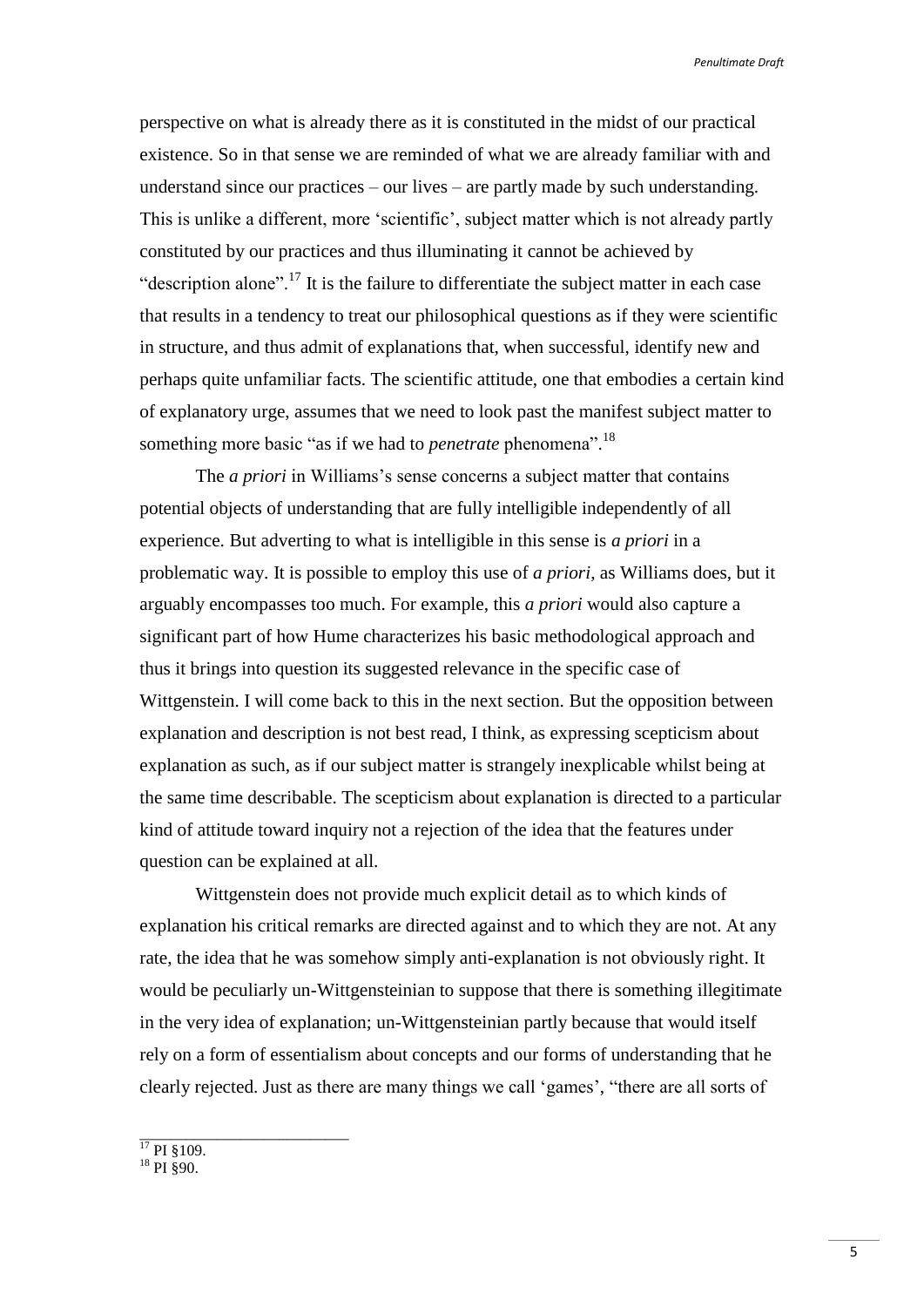things we call "explanation of meaning"".<sup>19</sup> So we ought to be mindful of the complex status of explanation, a complexity that might be overlooked if one considers only those remarks that appear to dismiss the value of explanation outright.

In *The Big Typescript*, for example, and in subsequent work, Wittgenstein often explores the relation between explanation and understanding, particularly the way that explanation 'correlates' with understanding as he puts it. In some cases explanation can potentially exorcize *mis*understanding and hence is used in a different way to how explanation is often referred to in the *Philosophical Investigations*. <sup>20</sup> In the latter work explanation takes a more specific and a particularly empirical shape and, to that extent, it was deemed misleading in the context of addressing philosophical problems. Despite some inevitable vagueness, Wittgenstein had a specific form of explanation as the principal target of his criticism and in a way that was connected with his proposals that an alternative attitude, description, would faithfully preserve our subject matter. But preservation is, I take it, an activity that can often demand a good deal of work, one that involves "clearing misunderstandings away<sup>"21</sup> and so the preservation in question is more like the conservation of a living dynamic natural environment, not like preserving an object in a form of suspended animation such as a cryogenic stasis. That can seem a peripheral point but it highlights how the wider context of Wittgenstein's scepticism about explanation does not imply a dogmatic refusal to seek ways to change and advance our understanding.

A key theme in the *Philosophical Investigations* is resistance to the idea that grasp of the meaning of a concept amounts to possessing the right kind of mental state, a state that constitutes knowing how to extend a series of numbers according to a learned formulation, say. Wittgenstein's suggestive remark in this context that the grammar (in his sense) of 'know' is related to that of 'can' and 'is able to'<sup>22</sup> points to the essentially practical character of what understanding amounts to, an understanding that is not locatable inside a person's head or across instances of past behavior. The investigations of rule following involve a dialectic centered on the differing perspectives of instructor and learner in order to reveal the character of understanding, in particular the kind of practical context-bound mastery a person comes to take on,

 $19$  BT 59.

 $^{20}$  BT 17.

 $^{21}$  PI §90.

 $^{22}$  PI  $\frac{8150}{150}$ .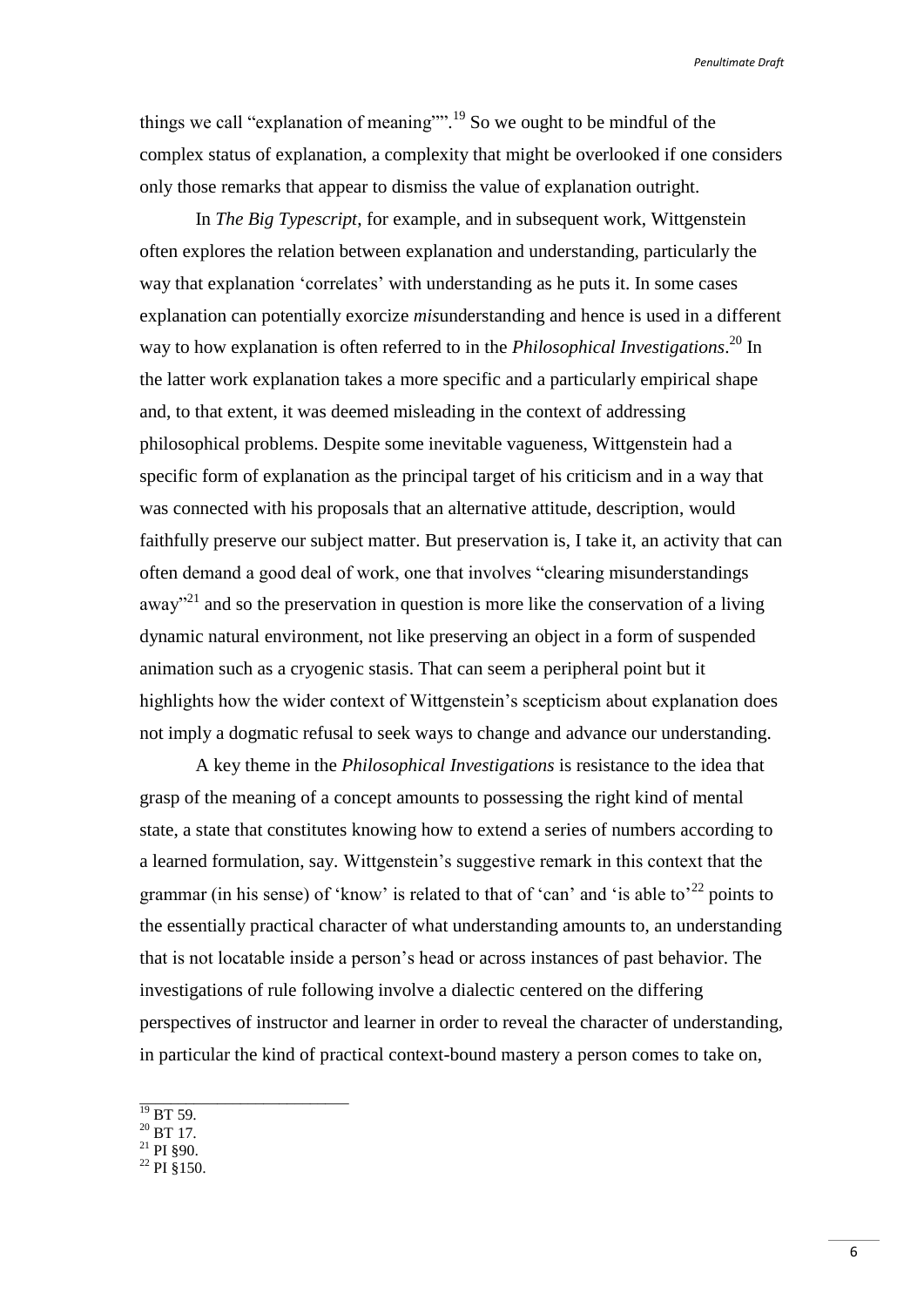an ability that exhibits a change in the "way of looking at things".<sup>23</sup> This change is grounded in a capacity to compare cases and examples and is reflected in what we come to know through a grammatical investigation: "the kind of understanding that consists in 'seeing connexions'".<sup>24</sup>

The connections here are not the ones posited by rival empirical explanations, connections that purportedly underpin the phenomena in question: the connections and our sensitivity to them *constitute* the phenomena when regarded by a clear view enabled by a grammatical investigation. In the *Remarks on the Foundations of Mathematics* Wittgenstein writes that in the face of disquietudes "[p]hilosophical dissatisfaction disappears by our seeing *more*".<sup>25</sup> So the question of development or in some sense a change of view on our subject matter is not in question. What is problematic is to attempt a change of view by using explanations of the sort typically employed in scientific practice and illicitly borrowed for philosophical purposes. So there are forms of activity, particularly being able to compare cases, to catch on to patterns and form awareness of how examples are related, that Wittgenstein thinks are crucial and irreducible components in what constitutes understanding but resist, at least in the relevant sense, explanation.

For Pears, there is no reason for Wittgenstein, or anyone else, to rule out *a priori* from our investigations the value of empirical findings, at least from our responses to the problems that we have discovered even if they arise from the misunderstanding of language.<sup>26</sup> This is a similar idea to Williams's. Both Pears and Williams regard Wittgenstein's suspicions about the 'scientific way of thinking' to dogmatically rule out the very idea that the accumulation of facts and empirical explanations could ever contribute to our understanding. But Williams also notes that there are kinds of explanation that Wittgenstein embraced, "philosophical explanations", which are distinctive since these are "like elucidations or reminders".<sup>27</sup>

I am suggesting that there is more to Wittgenstein's apparent animus towards explanation than unconditional rejection and also that there is a dynamic role for the kinds of explanation that Wittgenstein acknowledged. A 'philosophical explanation' or an elucidation can, I think, be more than a simple reminder but involve a process of

 $23$  PI  $$144$ .

<sup>24</sup> PI §122.

 $^{25}$  RFM II 85. Wittgenstein's emphasis.

 $26$  Pears, "Wittgenstein's Naturalism", 423.

 $27$  Williams, "Philosophy as a Humanistic Discipline", 493.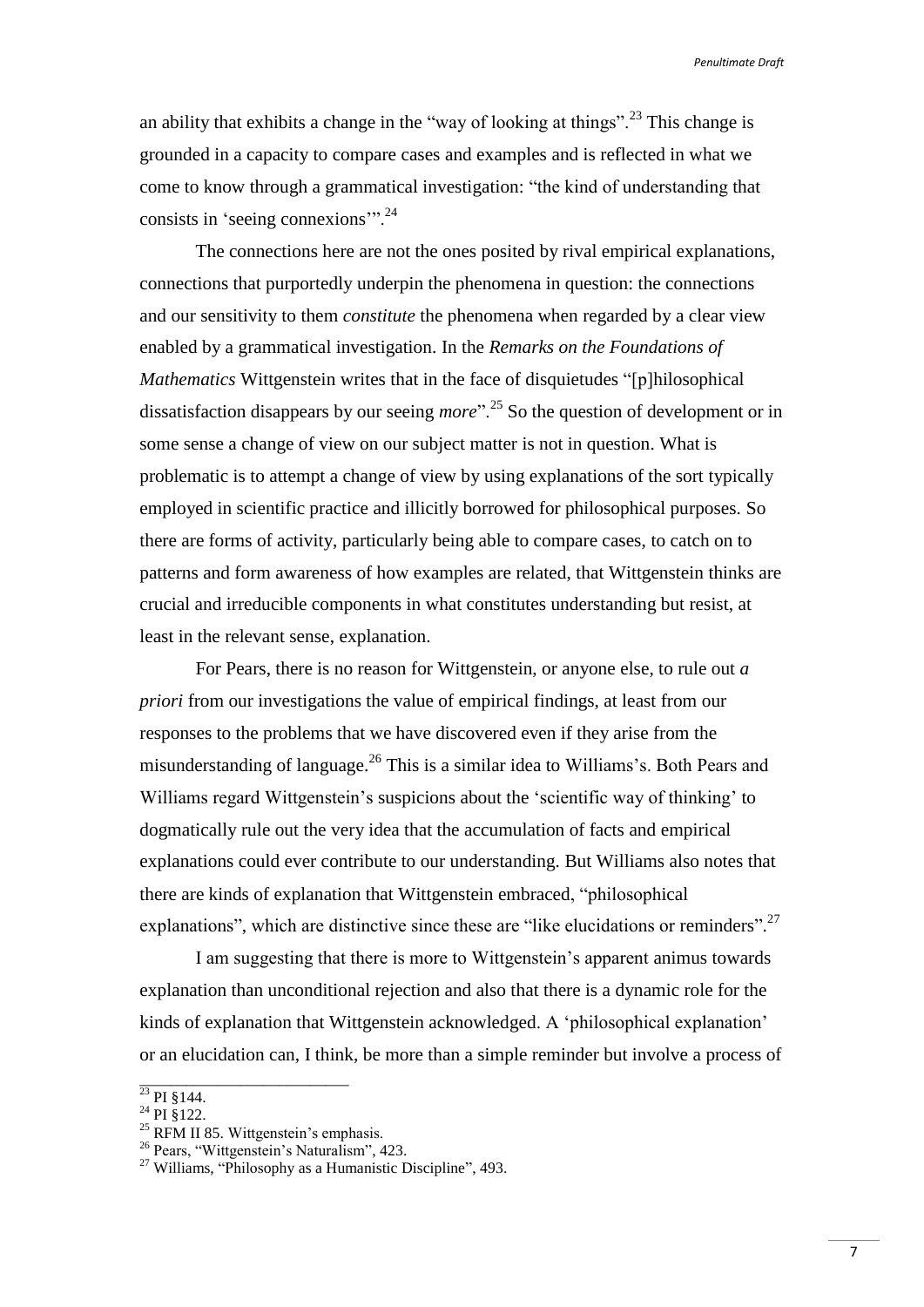coming to a new kind of understanding even if that is not one grounded in awareness of new facts lying behind the phenomena in question. In my view, elucidatory or philosophical explanations in Williams's sense are also forms of naturalistic explanation but in which there is no place for an alleged *explanans* that underpins what otherwise "lies open to view".<sup>28</sup> Elucidatory explanations are normative to the extent that they help to make phenomena intelligible by contextualizing them in amongst our lived experiences which constitute their "original home".<sup>29</sup>

At one point in the *Philosophical Investigations* Wittgenstein characterizes the way in which potential explanations of meaning must make use of language "fullblown".<sup>30</sup> That is, language, as the etymology suggests, as fully developed, as in blossom as it were. Competence with providing and receiving normative explanations requires immersion in and familiarity with a 'language-game'. Wittgenstein emphasizes here, as elsewhere, that what comes to be embodied as a form of agency rooted in enculturation reflects how (some) "explanation has its foundation in training".<sup>31</sup> Again, a contrast would be with the scientistic "causal point of view"<sup>32</sup> that cannot make intelligible the normative *possibilities* of meaning that run through our understanding that is exhibited in ordinary life.<sup>33</sup> Wittgenstein's non-reductive naturalism, just as Hume's, conceives our subject matter as irreducibly situated in socially articulated practical contexts and risks irreparable distortion if detached from them. That the subject matter of philosophy includes the taken for granted conditions of human life presupposed by the explicit activities of reflecting on what we ordinarily do is, in some sense, to characterize that subject matter as *a priori*, as available for thought independently from experience. But until that sense is clarified we risk missing the other ways that Wittgenstein's thought regarded experience as inalienable to the project of clarifying the subject matter of philosophy and of illuminating how meaning and understanding permeate our lives.

 $28$  PI  $$126$ .

<sup>&</sup>lt;sup>29</sup> PI §116. For Hanfling these are 'manifest explanations' in contrast to the explanations of science that have 'hidden' facts as their target. See O. Hanfling, *Wittgenstein and the Human Form of Life* (London: Routledge, 2002): 93.

 $30$  PI §120.

 $31$  Z §419.

 $32 \overline{\text{CV}}$  37.

 $33$  PI  $890$ .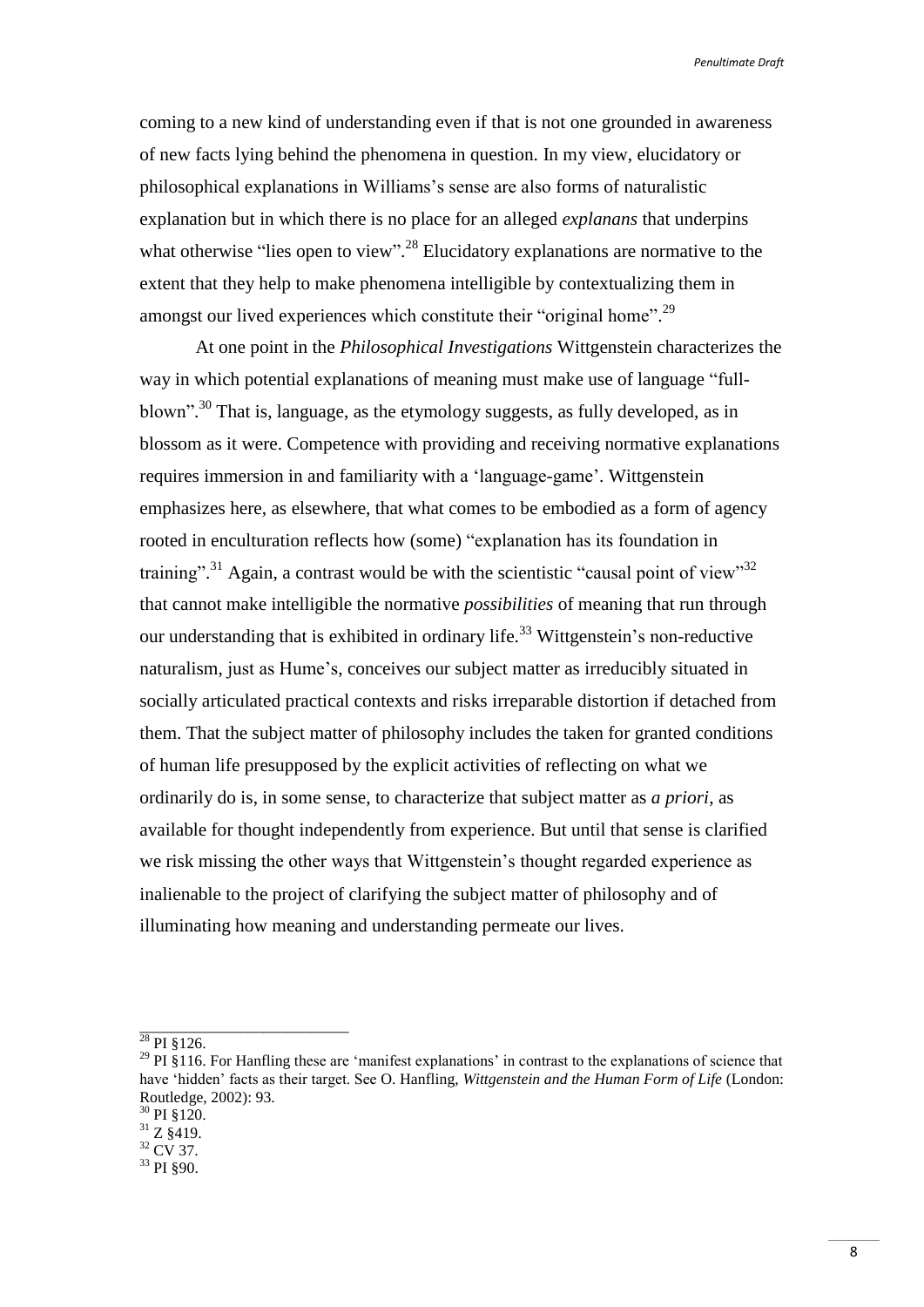## **Hume and Wittgenstein on Experience and Belief**

In §97 of the *Philosophical Investigations* Wittgenstein writes that, like other words such as 'language' and 'world', if the term 'experience' is to have a use "it must be as humble a one as that of the words "table", "lamp", "door"". This suggests that we understand 'experience' to be 'full-blown' in the sense suggested in the previous section. That is, that in referring to experience and its role in meaning and understanding we need not use it in a narrow, peculiarly epistemological sense, even if philosophers have characteristically done so in a way that Wittgenstein found objectionable. By the epistemological sense of experience I mean, roughly, the idea of experience as playing a grounding or foundational role in our understanding. The discussion of what it is to grasp and follow a rule is again helpful. This epistemic sense of experience mistakenly portrays what it is to grasp a rule as an experience  $-$  a "special experience" – internal to the mind of a person in the midst of training, an experience that supposedly marks the transition between unsuccessful and successful grasp of a rule.<sup>34</sup> But experience understood in an ordinary and 'humble' sense refers to a more general, socially articulated meaning that reconnects with the dimension of our practical embodied agency. So when he writes at §655 that "[t]he question is not one of explaining a language-game by means of our experiences, but of noting a language-game" what is problematic is the aspiration to use experience as somehow an explanation or justification for outward behavior. Noting a language-game is an activity that takes in our experiences in a wider sense, that captures what we say, think or do in the course of ordinary life; a more phenomenological characterization of experience. 35

 $34$  PI §155.

<sup>&</sup>lt;sup>35</sup> In 1974 M. O'C. Drury wrote of an exchange with Wittgenstein in which the latter described his work as "'phenomenology'". See M. O'C. Drury, "Conversations with Wittgenstein", in *Recollections of Wittgenstein,* ed. R. Rhees, (Oxford: Oxford University Press, 1984): 116. See also Rhees's comment at x-xi. At the time in question (c.1930) Wittgenstein was working on notes that were later published as *Philosophical Remarks* in which he makes the connection between his work and phenomenology. In other places, *The Big Typescript* for example, Wittgenstein also suggests that a grammatical investigation is a form of phenomenological investigation. There have been a number of attempts to unravel the intriguing connection that Wittgenstein made with phenomenology. See, for example: T. N. Munson, "Wittgenstein's Phenomenology". *Philosophy and Phenomenological Research* 23, no.1 (1962): 37-50; H. Spiegelberg, "The Puzzle of Wittgenstein's Phänomenologie". *American Philosophical Quarterly* 5. no.4 (1968): 244-56; N. F. Gier, *Wittgenstein and Phenomenology: A Comparative Study of the Later Wittgenstein, Husserl, Heidegger and Merleau-Ponty* (Albany: SUNY Press, 1981) and, more recently, R. Monk, "The Temptations of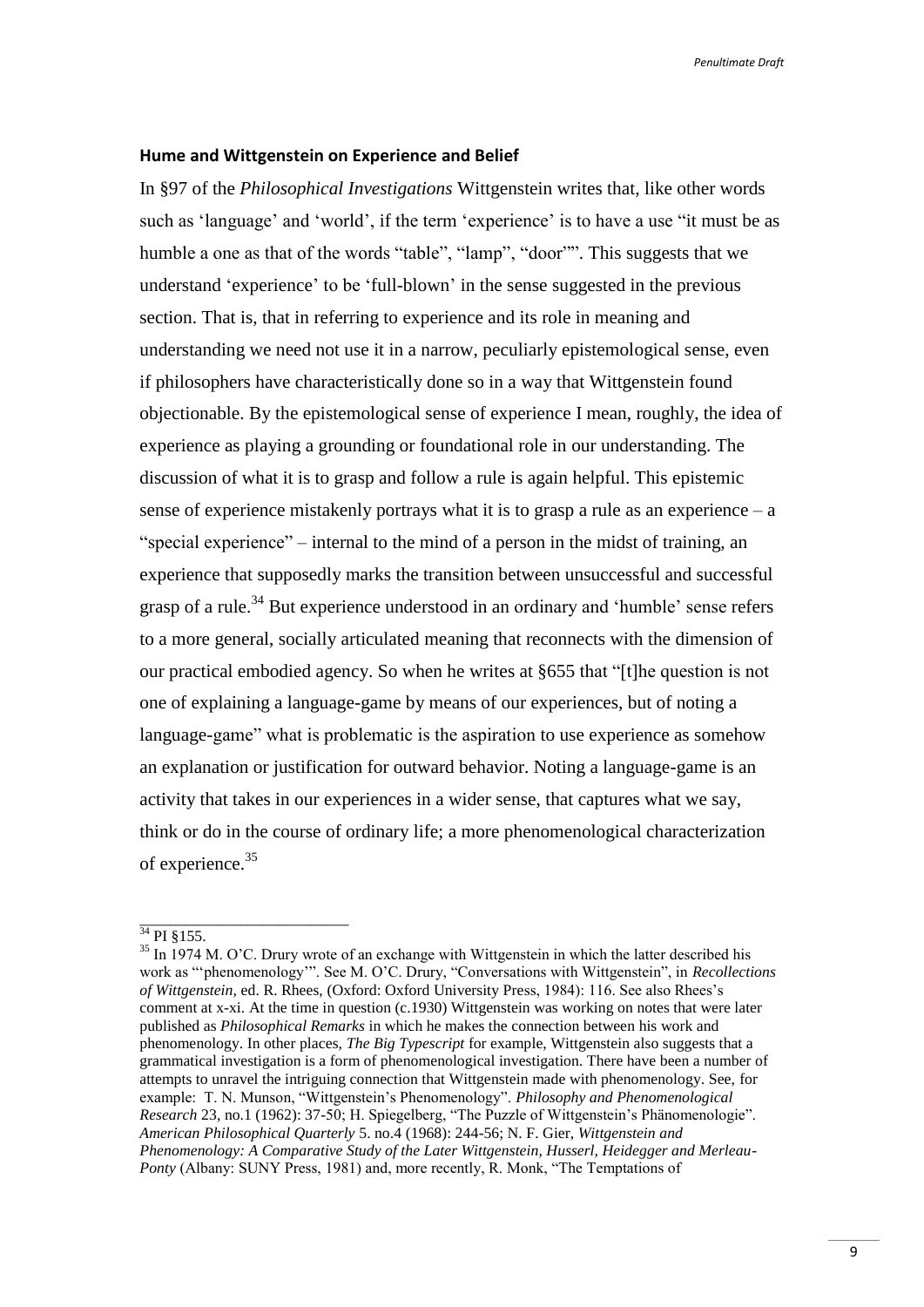Of course, the aim here is not to assess the complex connections between Wittgenstein and the phenomenological tradition but to gain a clearer view of the role of experience, in the way I am suggesting that it might understood, in relation to Hume's naturalism. Roughly, a widespread view is that Hume's ambition was to provide a scientifically respectable account of belief acquisition in the form of explaining the experiential foundation of our ideas in ways that avoid abstruse metaphysical assumptions. That is Hume's so-called explanatory aim to be realized through the 'experimental method' that he advocated. On the other hand, Hume aimed to clarify the normative or rational credentials of belief by assessing whether belief can be justified, principally by one of two routes: by sense experience ('the present testimony of sense') or by a form of conceptual analysis ('relations of ideas'). Notoriously many of our basic beliefs such as that the external world exists, that causal relations hold between objects, that objects exist when unperceived, cannot be justified and thus a form of scepticism follows. An influential interpretation holds that Hume's explanatory aim contains the resources to respond to, if not refute, scepticism: unavoidable psychological mechanisms inevitably lead to the formation of belief such that the search for independent rational justification is shown to be incoherent.<sup>36</sup> Nevertheless, Hume's view is that the process of belief acquisition leads to our beliefs becoming 'stable' in a way that reliably connects them to truth. Hume has a naturalistic theory of justification, then, since truth-oriented stability is explained as grounded in psychological dispositions.<sup>37</sup> And, according to Pears, had Hume known how the brain works his account would have moved "beyond psychology into neurology".<sup>38</sup> But it is questionable whether Hume's commitment to the 'experimental method' implies a naturalistic reduction in this sense.

Hume appealed to features of our experience which presupposed an interpersonal environment, claims to which he assumed the community would readily assent on the basis of reflection. Yet what 'experience' means for Hume is not straightforward, taking in experience that is introspectively accessible by an individual but also experience that cannot be made intelligible other than in social

Phenomenology: Wittgenstein, the Synthetic a Priori and the 'Analytic a Posteriori'". *International Journal of Philosophical Studies* 22, no.3 (2014): 312-340.

<sup>36</sup> For example N. Kemp Smith *The Philosophy of David Hume* (London: MacMillan, 1941).

<sup>&</sup>lt;sup>37</sup> For example L. Loeb *Stability and Justification in Hume's* Treatise, (Oxford: Oxford University Press, 2002).

<sup>&</sup>lt;sup>38</sup> Pears, "Wittgenstein's Naturalism", 412.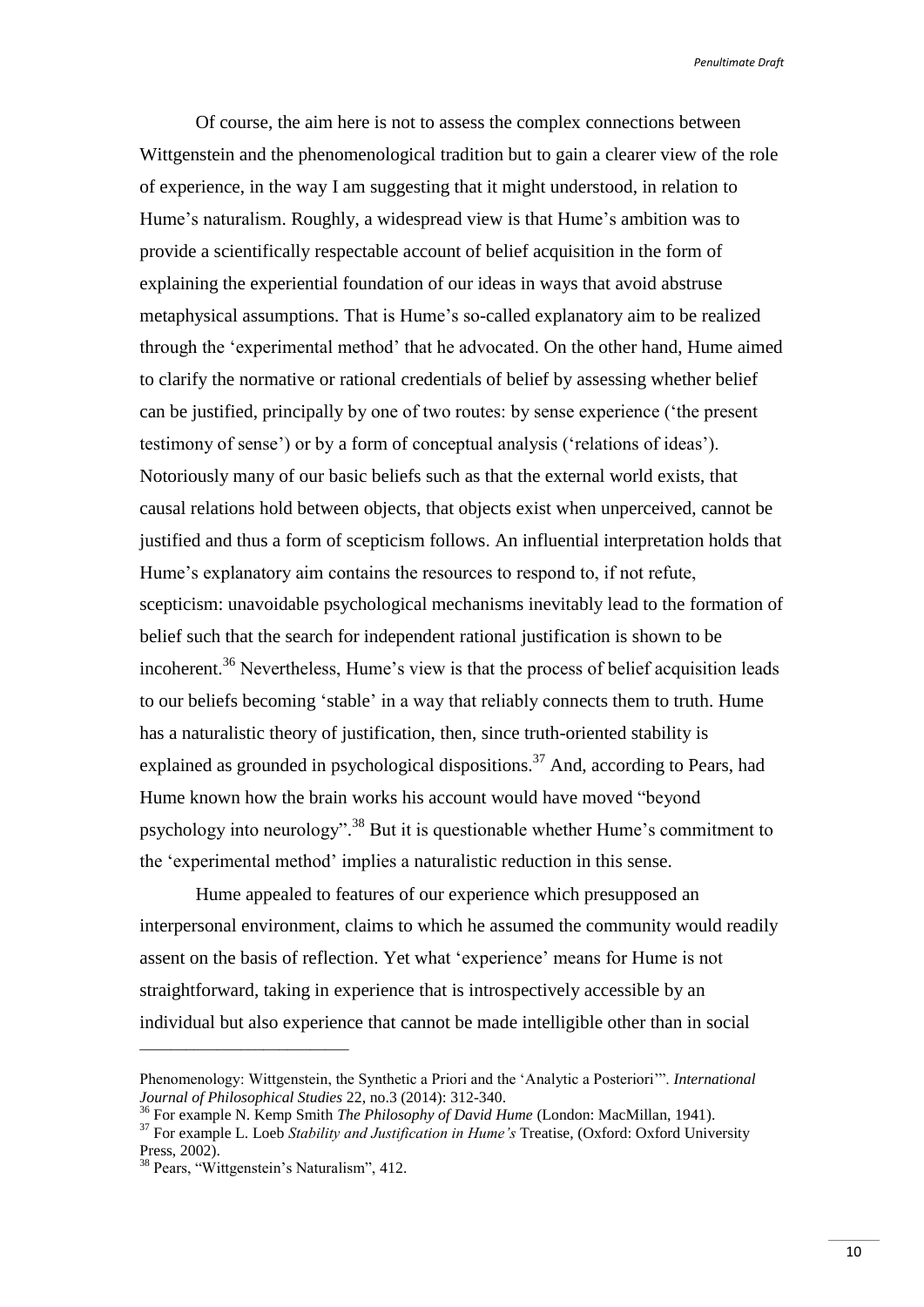contexts. The latter assumes a prior intersubjective understanding that could be made explicit by reflection. It is on the basis of prior understanding shared across communities, even humanity perhaps, that one might be persuaded of Hume's views about, say, the role of sentiment in ethics and of the role of perceptual anticipation in the context of causal inference. According to Hanfling, the psychology invoked by Hume is not that of empirical science but "introspective and in that sense *a priori*. He wants us to notice that certain things are as he says, not to learn it from him".<sup>39</sup> Under one light Hume's naturalism is a commitment to – even laying the foundations for – what is now known as scientism. Under another, it is a naturalism that consists in attending to our lived experiences and practice. $40$  If the latter is right, then Hume's method whilst naturalistic is non-reductionist and more descriptive in a Wittgensteinian sense. What one comes to notice from such descriptions are forms of experience that constitute ordinary life and thus the subject matter of our investigation and the experimental method used to investigate it can be viewed as naturalistic but non-scientistic.

What Hume considered as 'experiments' and 'experimental reasoning' included diverse reflections on human life that often included considering historical events and practices:

[R]ecords of wars, intrigues, factions, and revolutions are so many collections of experiments, by which the politician or moral philosopher fixes the principles of his science, in the same manner as the physician or natural philosopher becomes acquainted with the nature of plants, minerals, and other external objects, by the experiments which he forms concerning them.<sup>41</sup>

There is then a connection between philosophy and natural science in so far as we need to form understanding in light of experiments. But there is no suggestion of reducing what Hume's calls "the science of man"<sup>42</sup> or sometimes "the science of

<sup>39</sup> O. Hanfling, "Hume and Wittgenstein". *Royal Institute of Philosophy Lectures* 9, (1975): 51. <sup>40</sup> For further discussion see B. Smith "Naturalism, Experience, and Hume's 'Science of Human Nature'". *International Journal of Philosophical Studies* 24, no.3 (2016): 310-323.

<sup>41</sup> D. Hume, *Enquiries Concerning Human Understanding and Concerning the Principles of Morals*, (Oxford: Oxford University Press, 1975): 83-84.

<sup>42</sup> Hume, *Treatise*, xv.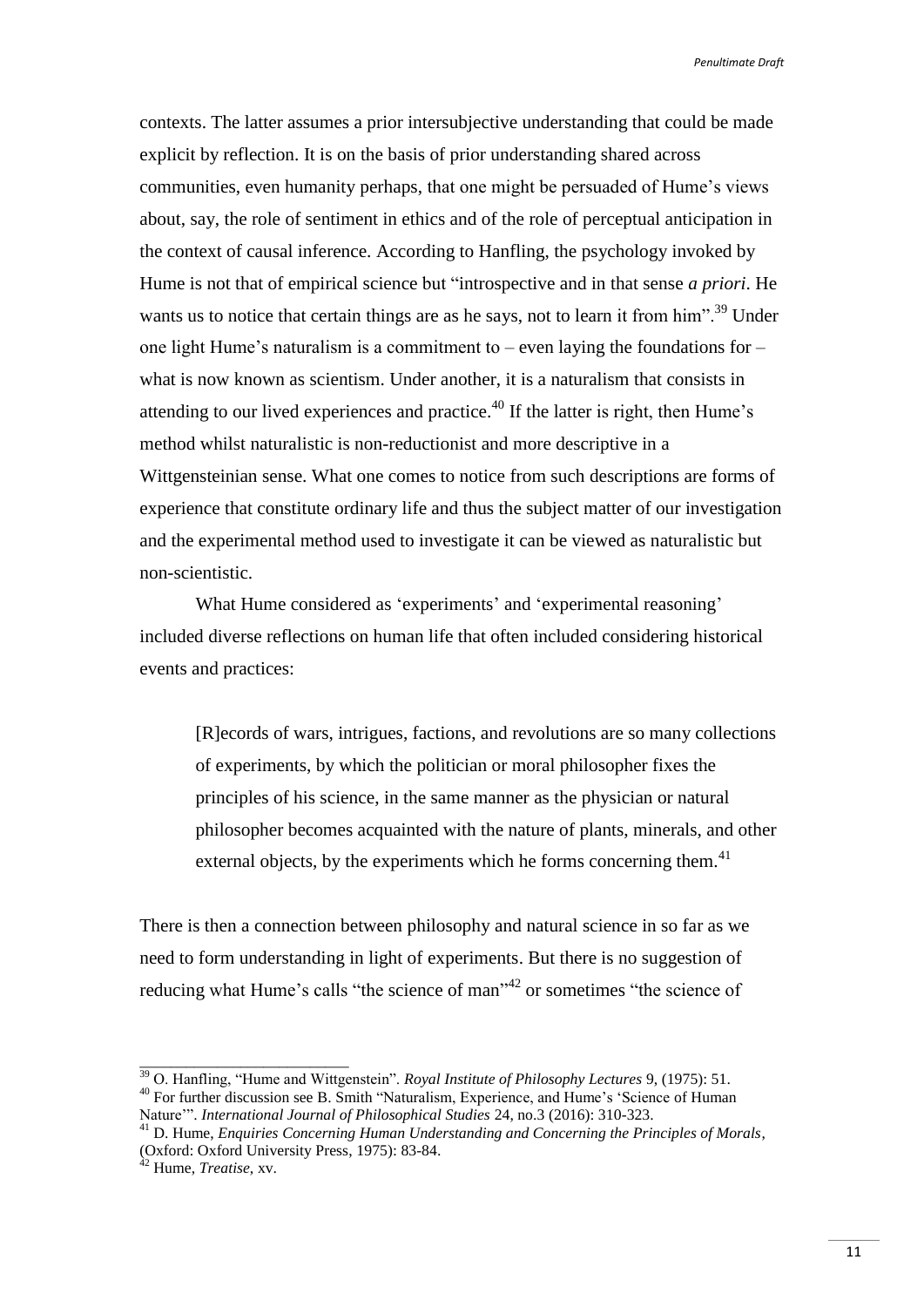human nature $143}$  to natural philosophy. In fact, quite the contrary. In the very last section of the *Philosophical Investigations* Wittgenstein warns against the assumption that the existence of "experimental methods" in psychology contain the resources for solving the problems "which trouble us"; "problem and method pass each other by", he writes.<sup>44</sup> One might see a Humean view as the target yet doing so would assume a narrow conception of what Hume meant by experiment and experimental method. The science of man *qua* observation of ordinary life is basic and in fact presupposed by natural philosophy and other forms of enquiry: "[T]he science of man is the only solid foundation for the other sciences".<sup>45</sup>

Since the science of man in Hume's sense is not dealing with inanimate objects in the world that can be manipulated and placed in experimental settings at will in order to "observe the results", a different approach is needed. But in such an approach a form of observation is nevertheless still central. Hume writes:

We must therefore glean up our experiments in this science from a cautious observation of human life, and take them as they appear in the common course of the world ... Where experiments of this kind are judiciously collected and compared, we may hope to establish on them a science, which will not be inferior in certainty, and will be much superior in utility to any other of human comprehension.<sup>46</sup>

So, as we should expect, the philosophical study of human life and our practices is a different activity from observing how inanimate phenomena interact under the laws of physics. There is something distinctive about the source and object of the observations in the context of human life since what we are aiming at is an understanding of ourselves.

In Hume's treatment of causal belief one angle is a sceptical one: an impression of causation cannot be located as the experiential source of the relevant idea and, since denying a casual relation does not lead to a contradiction, the justificatory possibilities provided by Hume's two-fold distinction alluded to above

<sup>43</sup> Hume, *Treatise*, xvii.

<sup>&</sup>lt;sup>44</sup> PI II, §xiv.

<sup>45</sup> Hume, *Treatise*, xvi.

<sup>46</sup> Hume, *Treatise*, xiii-xix.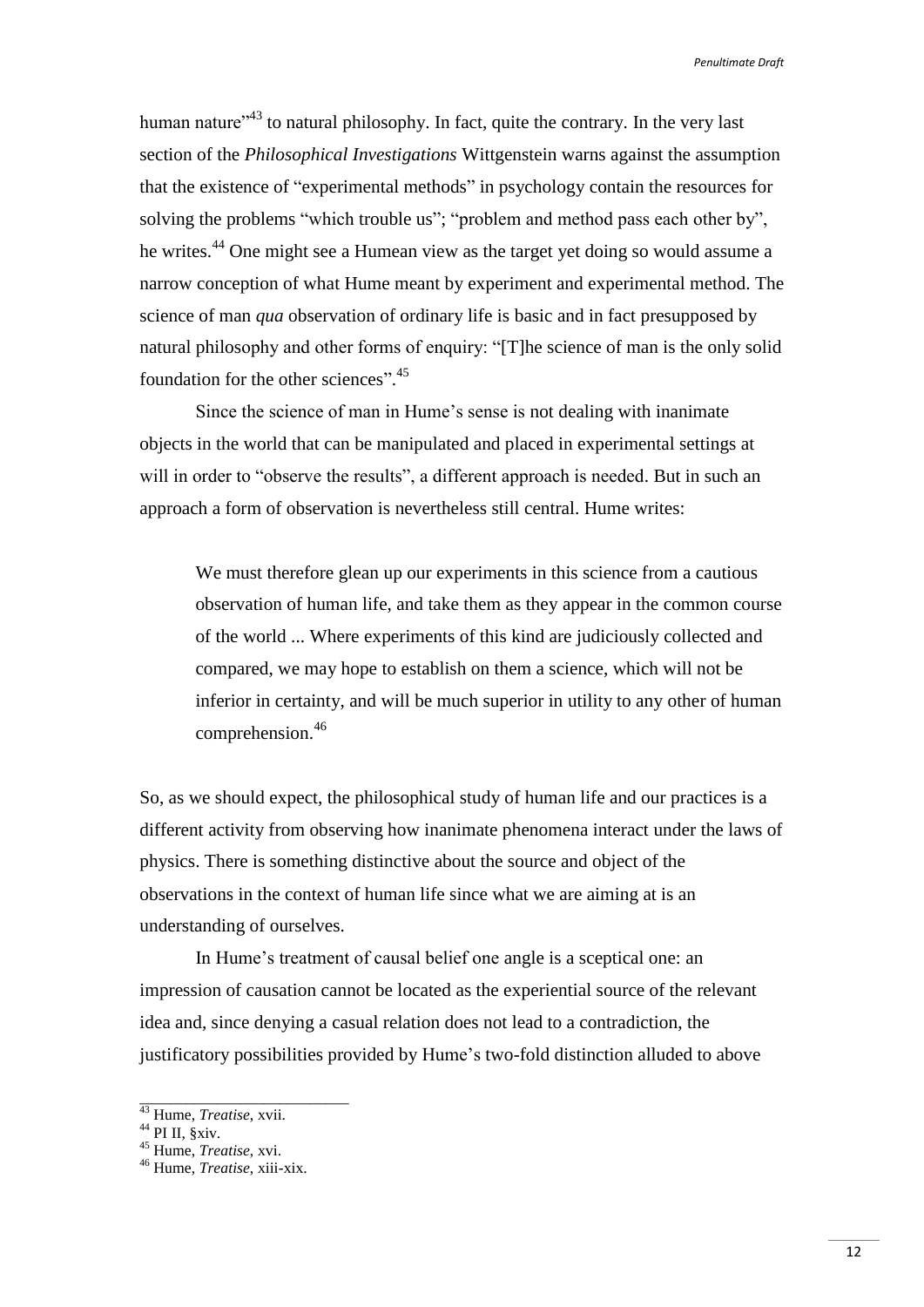are exhausted. But there is also a different angle, one that seeks to uncover a nonrational "determination to carry our thought from one object to another" embodying our practice of causal inference.<sup>47</sup> So one epistemic method of assessing causal inference is to "trace up" the origin of belief in the attempt to identify the relevant impression, a form of genetic analysis of ideas. An alternative approach illuminates our "natural instinct" for belief, as Hume put it;<sup>48</sup> an example of how "Nature, by an absolute and uncontroulable necessity has determin'd us to judge, as well as to breathe and feel". <sup>49</sup> That insight is not part of a refutation of skepticism but rather describes what is presupposed by it.

Hume writes that believing in the deliverances of sense-perception and our believing in an independent external world is a pre-rational natural instinct:

It seems evident, that men are carried, by a natural instinct or prepossession, to repose faith in their senses; and that, without any reasoning, or even almost before the use of reason, we always suppose an external universe.<sup>50</sup>

This capacity for what commentators have called "natural belief"<sup>51</sup> is "antecedently" implanted in the mind, and render'd unavoidable".<sup>52</sup> However, the "slightest philosophy" can destroy the "primary instincts of nature" and lead us to "embrace a new system" according to which mind and world are, from this new, detached perspective, irrecoverably alienated from one another.<sup>53</sup>

In Hume's presentation the term *belief* is consistently and deliberately employed to characterize this pre-rational natural instinct and that a principal aim of Book 1 of the *Treatise* is to demonstrate how "*belief is more properly an act of the sensitive, than of the cogitative part of our natures*". <sup>54</sup> This at least indicates, I think, that Hume's naturalism is not the imposition of a scientific way of thinking in an attempt to understand our practices. Rather it involves showing how the "maxims of common life" are apparently subverted by philosophical commitments driven by a

<sup>&</sup>lt;sup>47</sup> Hume, *Treatise*, 165. See also Hanfling, "Hume and Wittgenstein", 59.

<sup>48</sup> Hume, *Enquiries*, 151.

<sup>49</sup> Hume, *Treatise*, 183.

<sup>50</sup> Hume, *Enquiries*, 151.

<sup>51</sup> Kemp Smith, *David Hume*, 114.

<sup>52</sup> Hume, *Treatise*, 183.

<sup>53</sup> Hume, *Enquiries*, 152.

<sup>54</sup> Hume, *Treatise*, 183.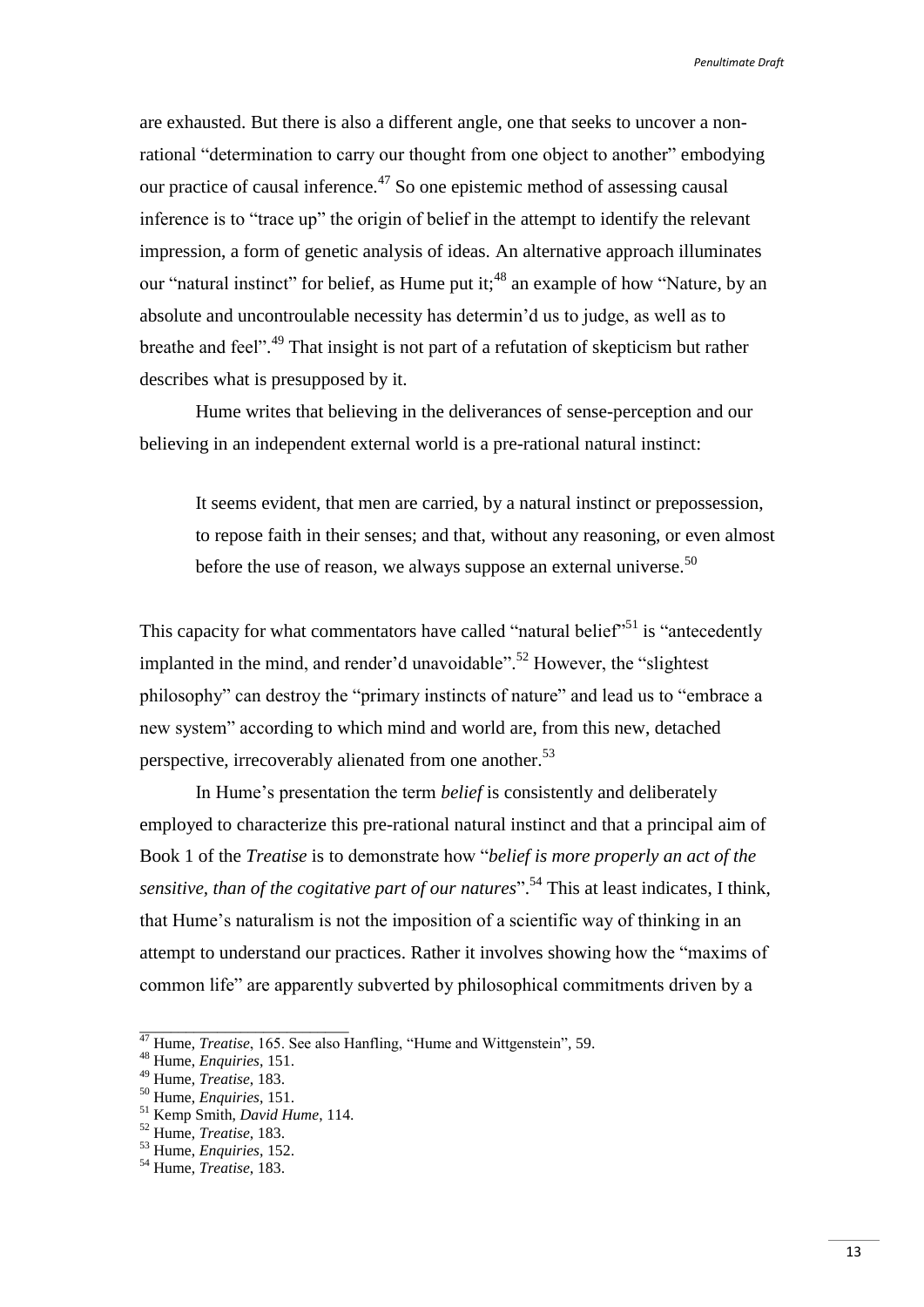particular and peculiarly philosophical style of questioning. Put in a Wittgensteinian light this subversion affects what is then regarded as acceptable responses to the questions that arise. These responses must take the form of explanations of the kind Wittgenstein is suspicious of.<sup>55</sup> Under a restrictive conception of what naturalism amounts to one might assume that Hume is imagining that the unavoidable character of belief in the external world, say, is a fact that can be respected only by reading into the view a kind of proto-Quineanism, an account of belief formation immunized from the fruitless endeavour of rational or normative assessment and which instead invokes sub-personal mechanical processes.<sup>56</sup> Yet what Hume is emphasizing, on the interpretation suggested here, is that belief-formation is a practical achievement that requires immersion in a social world and in common life. "[P]hilosophy.", writes Hume, "finds herself extremely embarrassed" by how toothless our reasoning is in the context of responding to skepticism, a skepticism that philosophy animated in the first place.<sup>57</sup> But it is a matter of contention, or at least it should be, what form Hume's naturalism adopts here as a response. The detached perspective of philosophical reflection and the skepticism it necessarily induces need not be countered by appealing to brute causal processes, as if that is the aspiration of Hume's science of man. Rather, the naturalism prioritizes the origin and role of belief in the context of ordinary life which, for Hume, is irreducibly interpersonal.

What we are given is not some reductive account of belief but a description and characterization of a relevant phenomenon, in this context the phenomenology of belief. According to Hanfling part of what Hume is doing here is to attend to the circumstances in which we acquire beliefs and call something, for example, a cause. 58 These are circumstances in which our natural belief is formed and need not require the operation of any explicit intellectual endorsement. These are also circumstances which are world-involving and interpersonal, not just the circumstances in a person's brain. To say that *a* caused *b* is an accomplishment not of reason, nor of any direct experience of a worldly cause but of custom which operates, unlike a brute causal process, against a background of training provided and regulated by other persons in the context of inhabiting a shared world. There are different kinds of belief that

 $55$  The 'must' here is a feeling symptomatic of the "causal point of view". See CV 37.

<sup>56</sup> See Quine, "Epistemology Naturalized".

<sup>57</sup> Hume, *Enquiries*, 152.

<sup>&</sup>lt;sup>58</sup> Hanfling, "Hume and Wittgenstein", 58.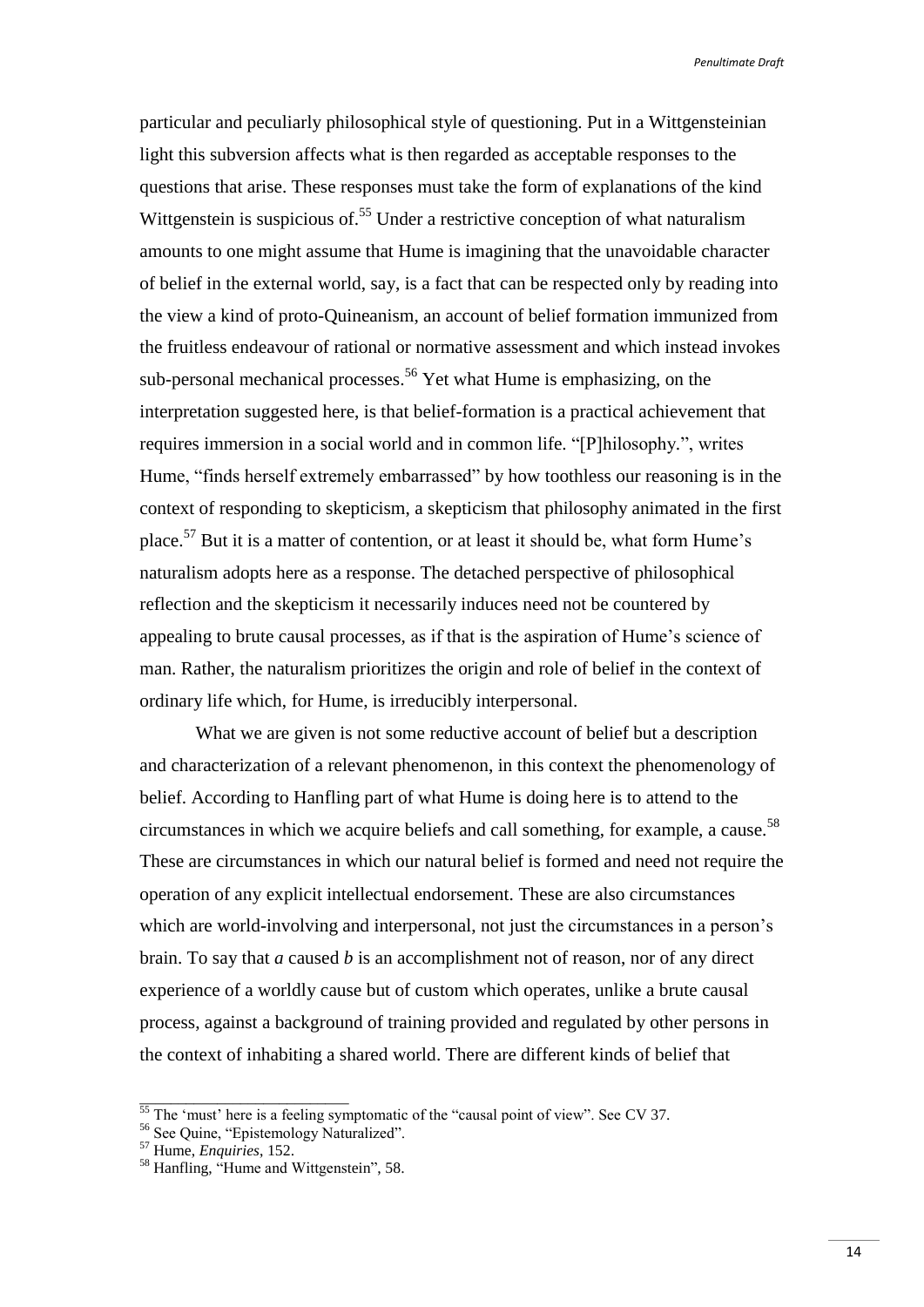Wittgenstein discusses and one of them, famously, lies at the "foundation of wellfounded belief" but is itself "not founded" as he describes it in *On Certainty*. <sup>59</sup> Such belief, it seems to me, is an 'echo' in Strawson's sense of Hume's description of the role of belief construed as natural instinct. According to Wittgenstein "believing is a natural act for humans<sup>"60</sup> and one that requires a taken for granted background of human life. Despite important differences between Hume and Wittgenstein there is a sense in which they are both concerned with what is presupposed by the activity of explicit reflection, what is needed in order for our reflection to have a subject matter in the first place. This, I have suggested, is constituted by our ordinary experience. Wittgenstein regarded the subject matter of philosophy as *a priori* in a sense that marks out empirical investigation as inappropriate for informing philosophical thought. But this idea does not encompass ordinary experience to which Wittgenstein assigned a fundamental role.

### **Concluding remarks: Naturalism and philosophy**

Wittgenstein's naturalism can be articulated, as can Hume's, as a commitment to the philosophical importance of 'the everyday'.<sup>61</sup> For both Hume and Wittgenstein the everyday is the irreducible context which is presupposed by our questions, doubts, reasons and responses and inattentiveness to the taken for granted background of ordinary life can lead to a gross distortion of our subject matter. This background to our thought and action resists being accommodated from within a naturalistic outlook if that outlook is restricted to scientific naturalism. Hume wrote of the philosophical importance of "the gross earthy mixture" of common life, Wittgenstein the "rough ground" of day to day practice and the "phenomena of every-day".<sup>62</sup> And both insisted that we return to this subject matter, to return from the "fairy land"<sup>63</sup> of metaphysics or to recall language from the "holiday" on which it goes thereby generating philosophical problems.<sup>64</sup>

 $59$  OC  $$253$ .

 $60$  BT 575.

<sup>61</sup> See Williams, *Truth and Truthfulness*, 10.

<sup>62</sup> Hume, *Treatise*, 272. PI §107, §436.

<sup>63</sup> Hume, *Enquiries*, 72.

<sup>64</sup> PI §38.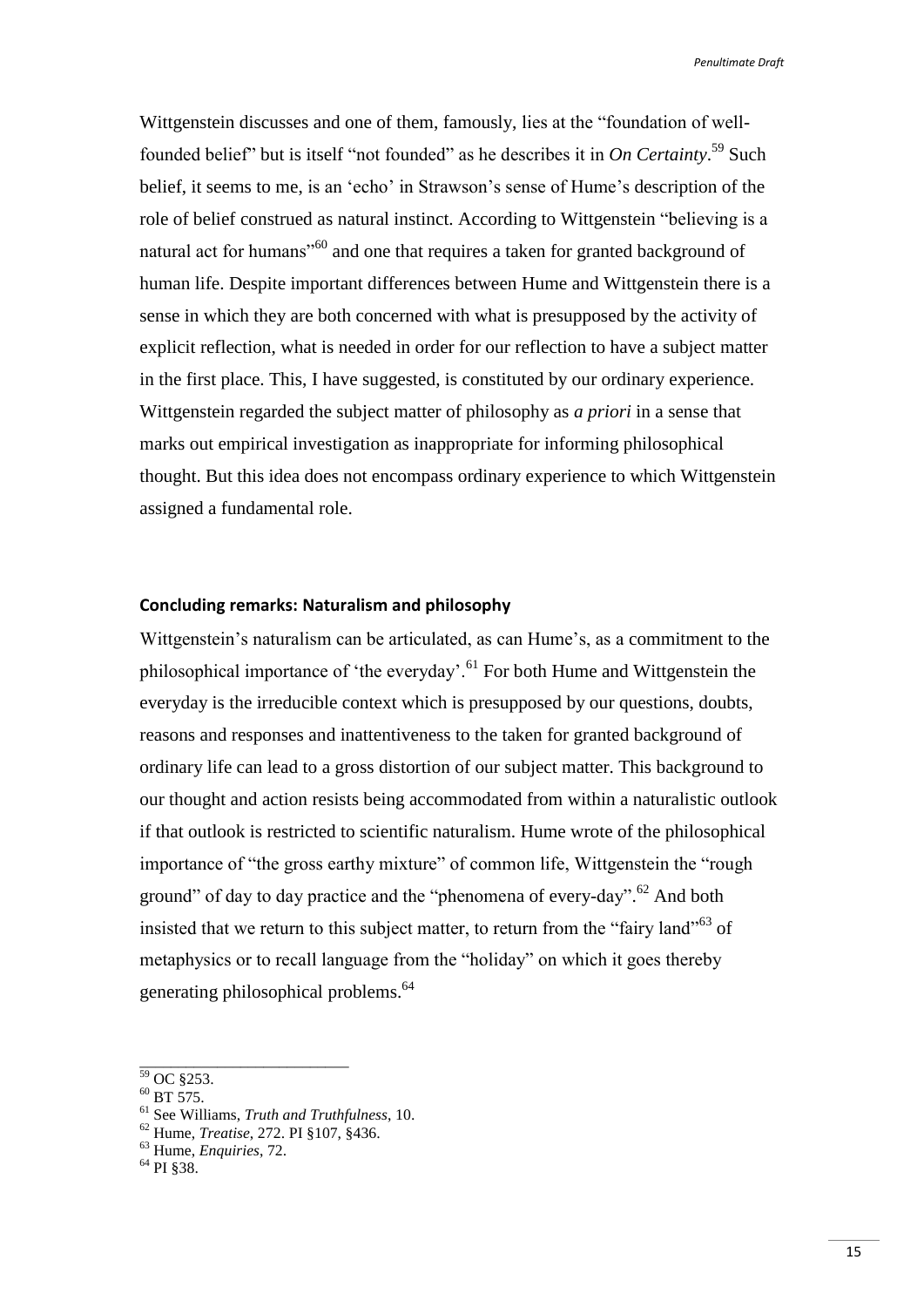Seen from the point of view of common life, from the perspective of embodied, interpersonal experience, philosophical problems (particularly skepticism) seem "so cold, strain'd, and ridiculous" as Hume put it.<sup>65</sup> But by this Hume was not suggesting that philosophy as such is thereby shown to be suspect. Rather, philosophy as well as many other aspects of our practices together such as having friends and family, working, relaxing, learning, creating, investigating, and so on, are part of what a flourishing human life consists in. This reflects how

[N]ature has pointed out a mixed kind of life as most suitable to human race ... Indulge your passion for science, says she, but let your science be human, and such as may have a direct reference to action and society.<sup>66</sup>

After warning of the "pensive melancholy [and] endless uncertainty" that "abstruse thought and profound researches" will bring on, Hume ends here with the famous line: "Be a philosopher; but, amidst all your philosophy, be still a man." Hume seemed to think that the mixed kind of life was one that somehow struck a balance between the different elements that constitute it and, whilst he did not think that each of us is equally suited to or even capable of pursuing philosophical thought, to be drawn to philosophical questions was a natural aspect of the human condition. According to Hume, reason, which inevitably leads to skeptical questions, is nevertheless employed "only because we cannot help it";<sup>67</sup> but even if this is right it leaves open the possibility that a liveable balance might be struck between philosophical inquiry and the fruitful participation in other activities. The mixed life that Hume imagined involved a domestication of reason and so of philosophy; a view not so easily accommodated by Wittgenstein.

According to Williams,

Wittgenstein inherited from Kant a concern with the limits of understanding, from Frege and Russell an interest in the conditions of linguistic meaning, and

<sup>65</sup> Hume, *Treatise*, 214.

<sup>66</sup> Hume, *Enquiries*, 9.

<sup>67</sup> Hume, *Treatise*, 657.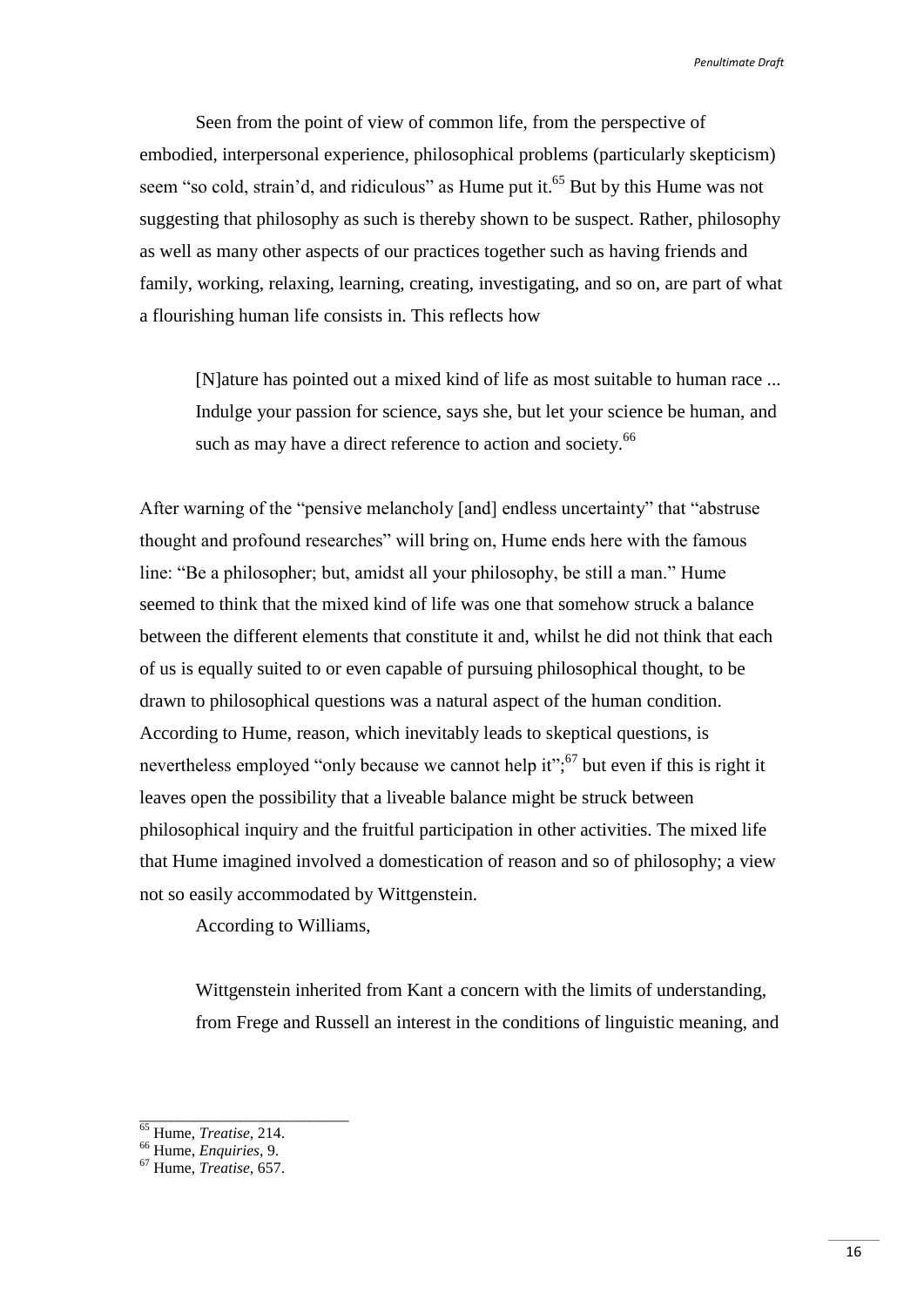from himself a sense of philosophy as a quite peculiar and possibly pathological enterprise. 68

Philosophy may be possibly pathological but not, I take it, because it is *philosophy* but because of a particular conception of its aims and methods or of a particular way of inhabiting a philosophical perspective. As discussed Wittgenstein was critical of the idea that scientific method is in any way appropriate for identifying and responding to philosophical problems. The way that naturalism is now often understood assumes the opposite view: that philosophy is or should be part of science in some sense. As I have emphasized, what motivates the view that Wittgenstein was anti-naturalist is the assimilation of naturalism to a scientific perspective. Whilst we need not countenance any such assimilation there is a danger here from the other direction as it were.

Wittgenstein regarded the scientific attitude as pervasive, as shaping our very conception of what explanation and understanding any phenomena consists in. But resisting that can also encourage the idea that the existence of a philosophical problem as such is already the product of a mistaken departure from ordinary life. To be sure, Wittgenstein saw the difficulties – logical, conceptual, psychological and moral – that arose from the misguided ways that explanation and understanding are sought. But that reflects how our understanding of thought and practice is under the sway of the scientific attitude. Dissolving the general authority that scientific naturalism has been granted should not threaten philosophy itself.

Williams portrays Wittgenstein's view of philosophy as a possibly pathological enterprise as connected to the way the latter is said to have conceived the subject matter of philosophy as exclusively *a priori*. I suggest that that is more or less right if understood as a point against assuming the supposed authority of empirical explanation. But it cannot easily accommodate the fact that a fundamental subject matter of philosophy is an impulse to understand ourselves as embodied practical agents. Wittgenstein's way of contributing to this ambition was to not to regard our subject matter as available empirically, yet neither did it assume that it was

<sup>68</sup> Williams, "Philosophy as a Humanistic Discipline", 493.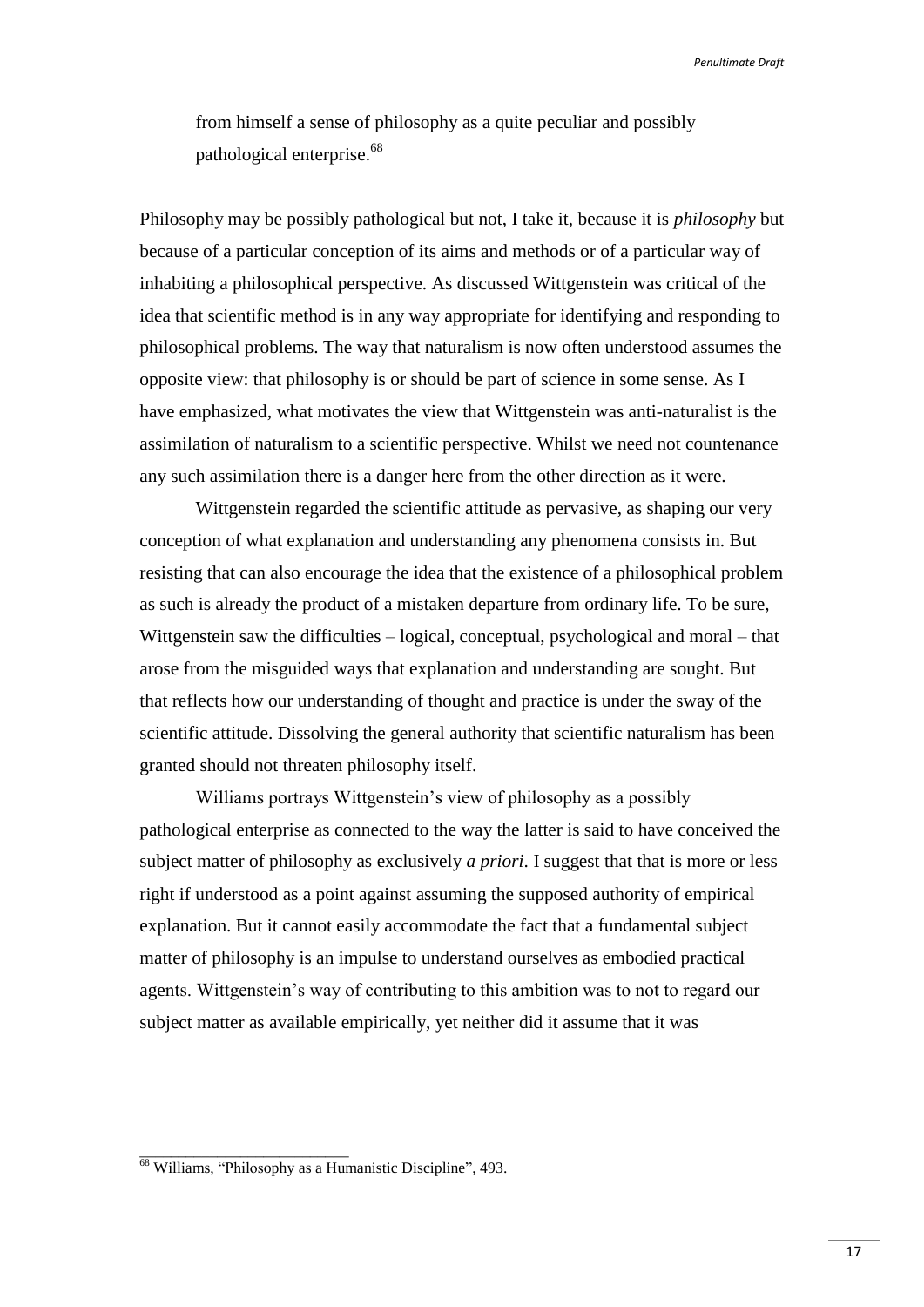exclusively *a priori*. For Wittgenstein, as for Hume, the careful observation of human life is central to a compelling version of philosophical naturalism. $69$ 

### **References**

Caro, M. de and Macarthur, D. ed. *Naturalism in Question*. Cambridge, Mass.: Harvard University Press, 2004.

 *Naturalism and Normativity*. New York: Columbia University Press, 2010. Drury, M. O'C. "Conversations with Wittgenstein". In *Recollections of Wittgenstein,* edited by R. Rhees, 97-171. Oxford: Oxford University Press, 1984.

Flanagan, O. "Varieties of Naturalism". In *The Oxford Companion to Religion and Science*, edited by Philip Clayton and Zachary Simpson, 430-452. Oxford: Oxford University Press, 2006.

Gier, N. F. *Wittgenstein and Phenomenology: A Comparative Study of the Later Wittgenstein, Husserl, Heidegger and Merleau-Ponty*. Albany: SUNY Press, 1981.

Goldfarb, W. "Wittgenstein, Mind, and Scientism." *The Journal of Philosophy* 86, no.11 (1989): 635-642.

Hacker, P.M.S. *Insight and Illusion: Themes in the Philosophy of Wittgenstein*. Oxford: Clarendon Press, 2009.

Strawson, P.F. (1985) *Skepticism and Naturalism: Some Varieties* (London: Methuen and Co.).

Hanfling, O. *Wittgenstein and the Human Form of Life.* London: Routledge, 2002.

Hanfling, O. "Hume and Wittgenstein," *Royal Institute of Philosophy Lectures* 9, (1975): 47-65.

Hume, D. *Enquiries Concerning Human Understanding and Concerning the* 

*Principles of Morals.* Oxford: Oxford University Press, 1975.

\_\_\_\_\_\_\_\_\_\_\_\_\_\_\_\_\_\_\_\_\_\_\_\_\_\_\_

Hume, D. *A Treatise of Human Nature*. Oxford: Oxford University Press, 1978.

Kemp Smith, N. *The Philosophy of David Hume.* London: MacMillan, 1941.

 $69$  A version of this paper was presented in Bergen at the 'Wittgenstein, Philosophy of Mind, and Naturalism' conference in 2015 organized by Kevin M. Cahill and Thomas Raleigh. I am very grateful for the stimulating conversations that took place. In particular my thanks to Stephen Burwood, Eugen Fischer, Thomas Raleigh, Bjørn Ramberg, and especially to Kevin M. Cahill who provided very helpful comments on a previous draft.